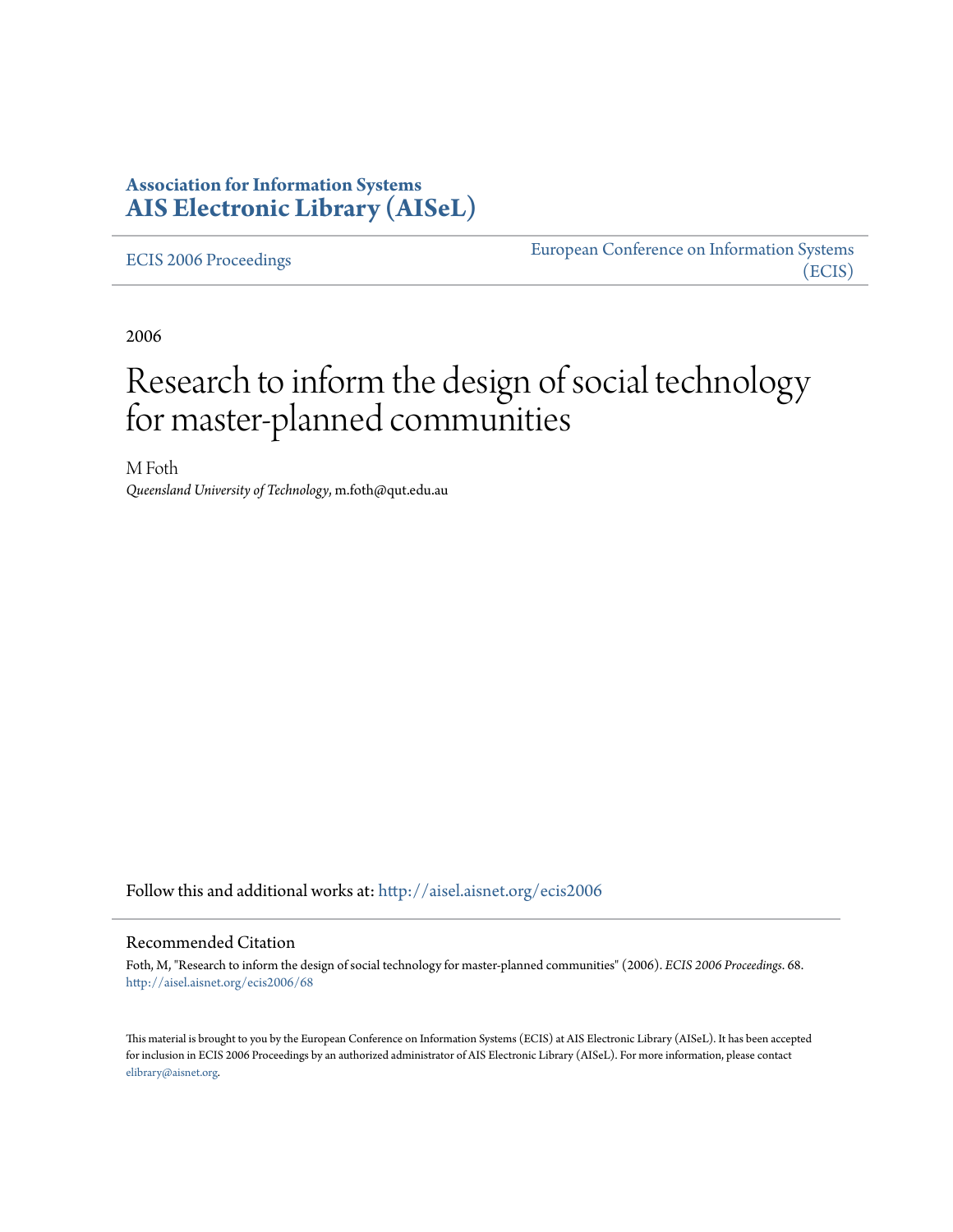## RESEARCH TO INFORM THE DESIGN OF SOCIAL TECHNOLOGY FOR MASTER-PLANNED COMMUNITIES

Foth, Marcus, Institute for Creative Industries and Innovation, Queensland University of Technology, Musk Ave, Brisbane QLD 4059, Australia, m.foth@qut.edu.au

#### Abstract

*Developers and governments around the world are struggling to achieve socially sustainable neighbourhood communities in master-planned residential developments. This paper discusses research in progress that seeks to conceptualise the organic development of community in these sites as 'communicative ecologies'. Focusing on the network qualities of social interaction in communities of place, the research informs the design of proof of concepts of commercialisable new media and information and communication systems: peer-to-peer publishing tools, social networking applications and locative media. The project is informed by ethnographic work, rapid prototyping, evaluation cycles and sociocultural animation. Sustainability is pursued by working across community, business and government stakeholders to encourage social and economic innovation. The paper argues that by careful attention to cultural and social assets in the community, innovations will be engendered which enhance economic and social development. This will lead to greater social inclusion, fair access to and smart use of information and services, urban sustainability and healthier local economies. Understanding the opportunities afforded by digital augmentation of social networks will help urban residents negotiate the complex web of daily choices, access a greater social safety net and participate in the socio-cultural and socio-economic life of their neighbourhood and city.*

*Keywords: master-planned communities; social networks; community informatics; locative media; urban neighbourhoods*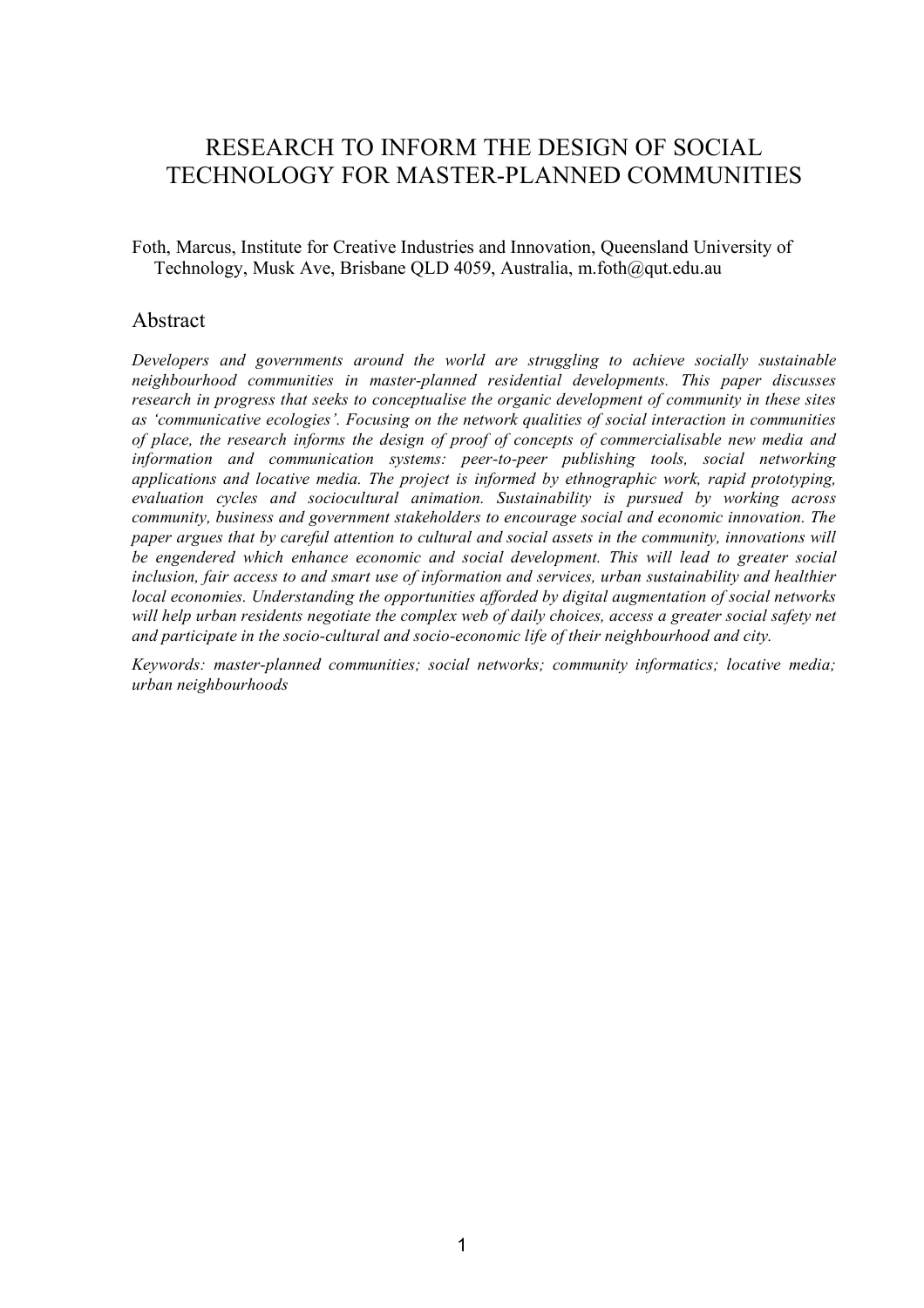## **1 INTRODUCTION**

Greenfield master-planned communities account for an increasing share of new urban developments around the world. Such developments create instant 'communities' in dense concentrations. In Hong Kong for example, new high-rise residential developments create instant concentrations of up to 10,000 people per apartment precinct (Forrest, La Grange, & Mgai-Ming, 2002). Developers and governments around the world struggling to achieve socially sustainable neighbourhood communities in these urban contexts, are increasingly considering the role of new media and information and communication technology (ICT). Conventional community technology solutions (such as community intranets) do not work by themselves mainly because they assume a 'collective' approach to building community and ignore new social structures that emerge in an Australian network society (Arnold, Gibbs, & Wright, 2003; Hopkins, 2005). This collective 'if you build it, they will come' approach does not reflect how neighbourhoods (real or virtual) grow into communities.

This paper discusses a research study currently underway to examine social networks of urban residents in the Kelvin Grove Urban Village (KGUV) – a master-planned residential development in inner Brisbane, Australia. The KGUV offers a unique and timely chance to theorise the way social networks grow and evolve around individual 'capillaries' which eventually become a community (Foth, 2006a). The study seeks to inform the design of proof of concepts of commercialisable new media and ICT applications that digitally augment the social spaces residents inhabit. In so doing the study identifies opportunities for the design of ubiquitous and mobile communication devices to support and accelerate the organic development of community. This new approach to community building emphasises networked individualism (Wellman, 2001, 2002) and utilises emerging technologies namely: Internet based peer-to-peer publishing applications (blogs, wikis, etc.); social network mapping applications; locative (GPS-driven) mobile technologies; interactive large-scale public displays; and new mobile content applications.

An over-arching action research based design process is used (Foth, 2006b; Hearn & Foth, 2005), necessarily incorporating extensive preliminary ethnographic work, rapid prototyping and evaluation cycles, creative content design strategies and sociocultural animation (Foth, 2006c). Sustainability will be pursued by working across community, business and government stakeholders to encourage social and economic innovation.

The specific aims of the study are to answer the following key research questions:

- How do urban residents connect with each other to create and maintain social networks and how can new media and ICT systems better support the interaction in those networks?
- How does private peer-to-peer interaction between urban residents differ from collective community interaction and what impacts does that have on new media and ICT design, social capital, local innovation and community efficacy?
- How can new media and ICT systems, devices and applications be designed to negotiate a balance between the opportunities of interactive services and locative media on the one side and issues of access, trust and privacy on the other?
- What is the role of locally relevant content (personal and community images and narratives) in the establishment and sustainability of meaningful social networks?
- How can new media and ICT systems be designed to inform social spaces for residents private and public, and online and offline – towards facilitating social networking as well as civic engagement and local socio-economic innovation?

Mobile phones and internet-based communication technologies such as email, instant messengers and online chat are widespread in the developed world. A number of studies provide statistical evidence that they have become an integral part of the everyday life of many people (Fallows, 2004; Horrigan, Rainie, & Fox, 2001). The ability to communicate selectively, mediated, relayed and over distance impacts on the way social relationships are constructed and maintained. Recent studies show that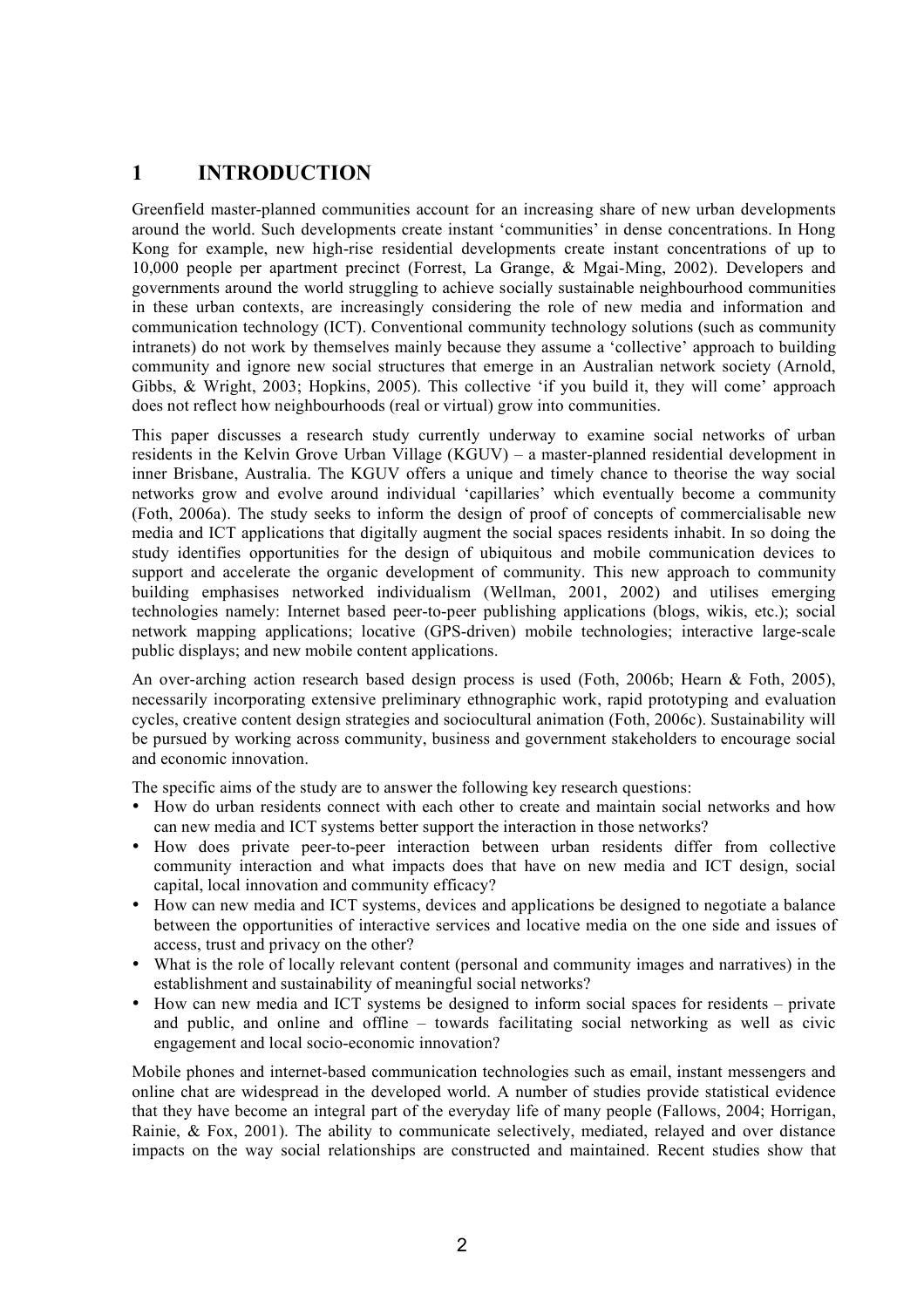computer mediated communication and mobile communication are just two forms of communication amongst many, and that social relationships that originate from online interaction are taken into and continued in the offline world and vice versa (Hampton, 2004; Rice, 2002).

Castells (2001) speaks of 'portfolios of sociability' to describe the interwoven networks of kinship, friends and peers people create and offer a set of new qualities to the concept of 'community'. Social relationships before the emergence of ICTs used to be primarily from door to door and from place to place (Wellman, 2001). Calling someone's home phone connects the dialler to a place, with a typical conversation identifying caller identity. However, when calling a mobile phone, the conversation typically starts by identifying the person's location, since the mobile phone number uniquely identifies the person answering, but so far, not his or her location. In this context, Wellman (2001) speaks of person to person relationships and – facilitated through personalised ring tones, multiple email accounts, and instant messaging identities – role to role relationships. Wellman (2001; 2002) has recognised the shifting quality of communities from groups to networks and describes the dual nature inherent in an ego-centric yet still well-connected portfolio of sociability with the term 'networked individualism'.

In addition to these informational and locative functions of new technologies, ICTs increasingly serve a discursive function as well. This is being manifested in a variety of rapidly emerging content genres (e.g., digital storytelling, blogs, e-zines, etc.) which are deployed between individuals as well as in networks of individuals (Lambert, 2002; Matei & Ball-Rokeach, 2003). Digital content for mobile phones is a rapidly expanding sector which incorporate mass distributed content as well as niche 'local' applications (Davies, 2004; Kopomaa, 2004). Personalised mobile devices penetrate new geographical spaces with a need for innovative products and services that enable the consumption process to be applied in new social, cultural or psychological spaces. Users now have a means of group communication, media content access (entertainment, information, data) and the ability to manage their 'digital lifestyle' through SMS, mobile email, pictures and video MMS. These innovative though straightforward applications of locative media disguise evolving and as yet undetermined cultural and social applications as well as user-led innovations.

The aim of this paper is not to report on final figures and results, but to present an innovative research design situated in the intersection of information systems and urban sociology. The paper's purpose is to provide inspiration and stimulate an informed and constructive discussion and debate on the issues presented here in order to receive feedback, improve the research design and assess its applicability, transferability and appropriation at other sites.

## **2 STUDY DESIGN**

Commercially successful systems designed to facilitate and support social networking in inner-city residential developments represent an imminent opportunity to bridge a gap in existing solutions. The significance of this study examining place-based social networking systems is threefold: First, existing CSCW (Computer Supported Cooperative Work) solutions can at best only be re-appropriated for use in purely social environments, because the original scope of application is regularly limited to business contexts. This substantiates a need to design purpose-built solutions that are customised for specific usage in a social as well as place-based milieu. Secondly, the ubiquity of new media and ICT is drawing attention to the hybrid nature and quality of 'community' that is both networked and individualistic at the same time. This has direct repercussions for creating appropriate conceptual models of sociocultural interaction to aid the design and development of innovative social networking systems. Thirdly, in the case of social networking systems for geographically proximate users, the focus is on local interaction which presents significant challenges and opportunities in regards to location-awareness, privacy, security, surveillance, and social control. Research to date has not been exhaustive in these fast-paced and cross-disciplinary areas.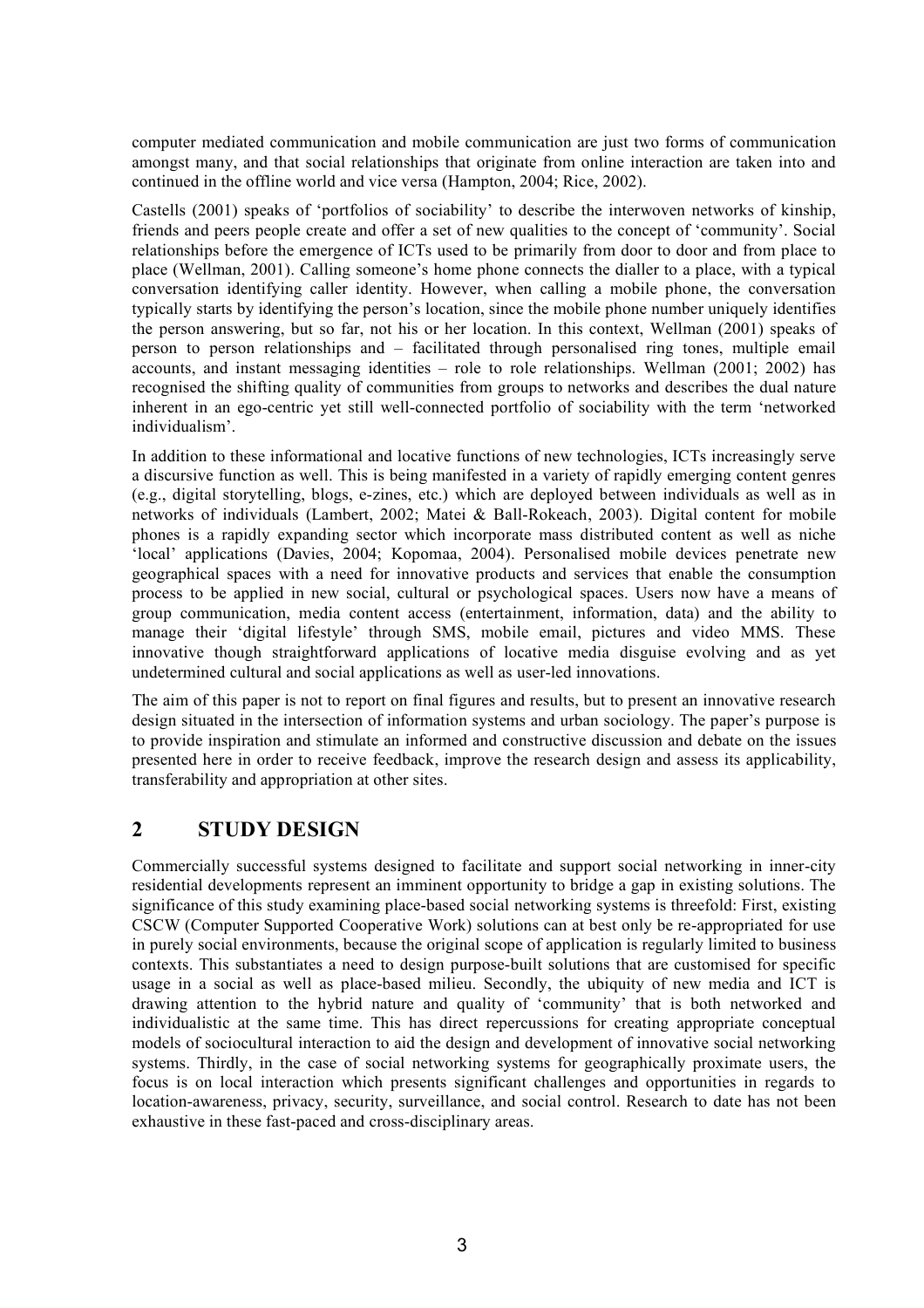The significance of this research is also evident by a stark contrast between the rapid development and uptake of 2.5 and 3G mobile technology on the one hand and a lack of socioculturally meaningful local content solutions and applications on the other. New generation mobile phones can store 3,000 songs, 40 minutes of video, receive radio and television broadcasts, and have mobile email and Internet. The growing social, cultural and economic impact of locative media solutions will take on greater significance in social and cultural life in the developed world as the major carriers commit to 3G or similar technology and look for appropriate social and local services and content.

#### **2.1 Communicative Ecology as a Model to Inform Information Systems Design**

Individuals in networks give rise to emergent collective behaviour. The peer-to-peer use of communication devices and applications such as email, mobile phones and instant messengers in combination with face-to-face interaction gives rise to a 'communicative ecology' of urban residents. We define it as a milieu of agents who are connected in various ways by various media making exchanges. Tacchi, Slater, & Hearn (2003, p. 17) suggest communicative ecologies as the "processes that involve a mix of media, organised in specific ways, through which people connect with their social networks". This project will utilise and expand on this innovative holistic theory which recognises the importance of inter-relationships between different communication methods and between different social dimensions (Hearn, 2006, forthcoming). A communicative ecology has a technology layer which consists of the devices and connecting media that make communication possible; a social layer which consists of other people and modes of organising those people that are instantiated in a social way (e.g., social networks of friends, formal community organisations, companies, body corporates); and a discursive layer which is the content, that is, the ideas or themes that define the conversations and narratives of the ecology.

Furthermore, using the ecological metaphor opens up a number of new analytical paths to examine the nature of the population within each ecology – how the members of this population engage with each other. What are the rules of engagement? What are the boundaries of any given ecology, and how is the coherence of that boundary and the stability of the ecology maintained? The study examines sustainability issues of an ecology and in particular, analyses how different agents in an ecology move, act and survive. A grounded theory of these social and discursive structures will broaden our understanding of how the ecology works and prepare the ground for innovation in the design of appropriate new information systems.

#### **2.2 Methodological Considerations**

The project methodology integrates community development and systems design approaches. It incorporates Network Action Research, Participatory Design, Cultural Probes and Rapid Prototyping. For this project to produce rigorous research as well as deliver meaningful outcomes to KGUV residents, it is imperative to engage with all project stakeholders, especially KGUV residents, throughout the project. Thus, the project employs and further improves an innovative research methodology that synthesises best practice community development approaches with human-centred, participatory design methods. The methodology builds upon aspects of the Asset-Based Community Development approach (Kretzmann & McKnight, 1993; Pinkett, 2003) to identify, map and mobilise community assets. In a network society, community assets are not only the formal skills of individuals and the tangible associations and institutions in a given locality, but more and more the informal social clusters and intangible social networks that people create and maintain. The project innovates community asset mapping by exploring how soft and weak assets can be elicited, connected, networked and harnessed to become strong and smart assets in the service of the individual and the KGUV. In the context of how members of a social network 'connect' a city, Watters argues that "social capital comes from much more fluid and informal (yet potentially quite close and intricate) connections between people. [...] Social capital could as easily accrue among a tight group of friends yet still have an effect on the community at large." (Watters, 2003, p. 116). This project broadens understandings of community assets to include both tangible and intangible assets such as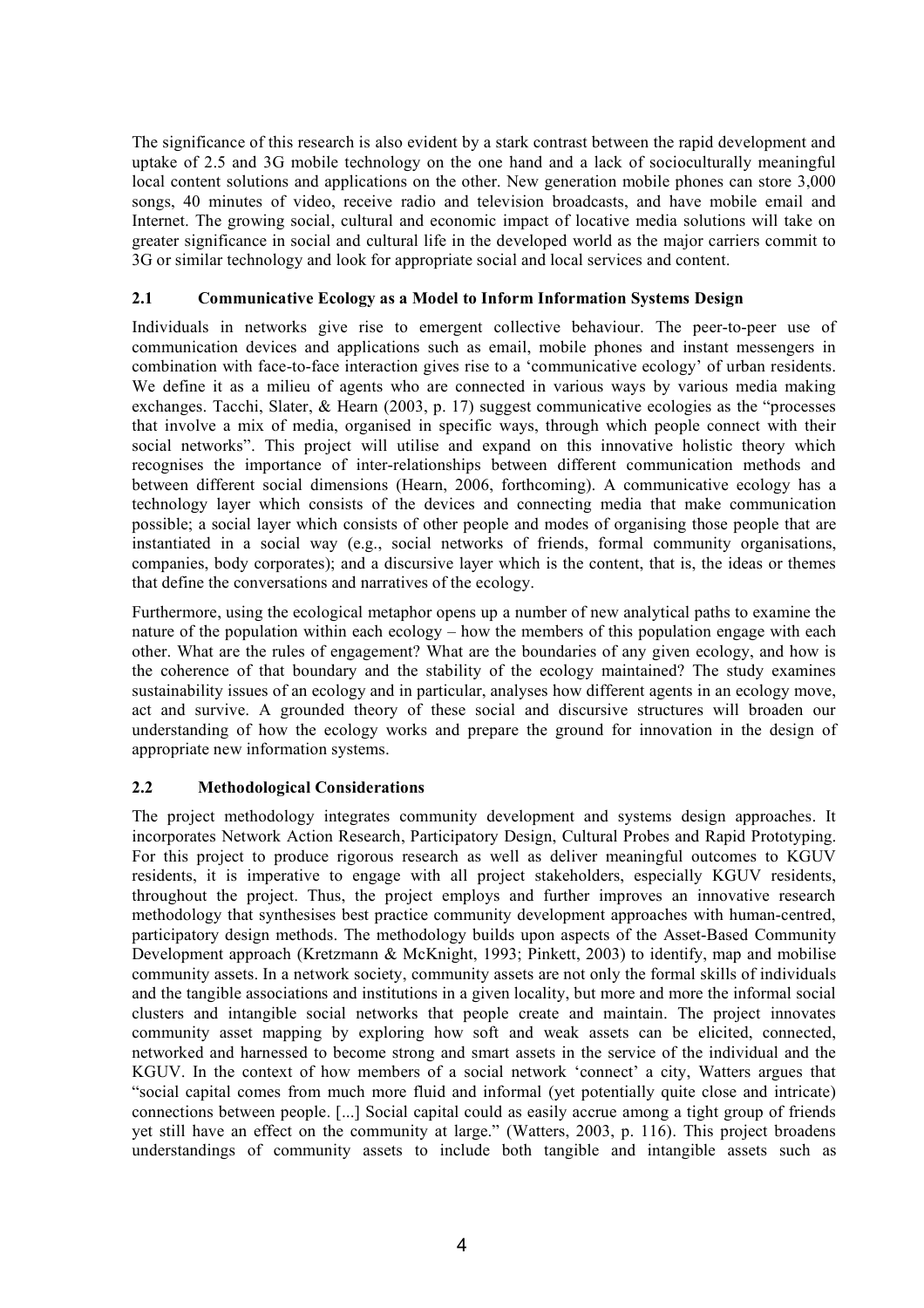associations, businesses and institutions (e.g., kindergartens and schools) as well as the diversity of formal and informal skills, explicit and tacit knowledge and memories of residents.

Neighbourhood animation that seeks to introduce community development strategies to establish a residential community traditionally followed a collectivist approach. This project recognises the importance of networks and peer-to-peer communication (Gilchrist, 2004) and will innovate urban community development methodologies by following a dual approach. This approach works towards collective interaction for discussion about place ('neighbourhood activism') as well as networked interaction for sociability in place ('social networking'). The first component encompasses anything from body corporate affairs, rent and utilities payments to repairs, street rejuvenation initiatives and lobbying activity. The motivation behind any issue that relates to the place that residents are collocated in stems from the shared interest in and common purpose of the urban neighbourhood site itself. The second component comprises the social aspect in that it seeks to raise awareness of who lives in the neighbourhood, provide opportunities for residents to find out about each other and voluntarily initiate contact with selected residents of choice. Personalised networking conducted within a defined geographical area will contribute to the creation of neighbourhood identity. Although emails, SMS texts, and instant messaging between two residents may look like a negligible occurrence compared to the 'critical mass' ambitions of collectivist approaches, such forms of peer-to-peer communication create social clusters, social networks and thus interwoven meshworks of networks and clusters which arguably present a new appearance of community (Arnold, Gibbs, & Wright, 2003; Rheingold, 2002; Satchell, 2003; Watters, 2003).

In order to establish a symbiotic relationship between the technical network development and the social community networking process, the asset mapping and community capacity building effort is accompanied by a participatory design process to develop the technical and interface aspects of the community technology (Botero Cabrera, Oilinki, Kommonen, & Salgado, 2002; Büscher *et al.*, 2002; Foth, 2004; Greenbaum & Kyng, 1991; Schuler & Namioka, 1993). This approach will employ Cultural Probes (Gaver, Dunne, & Pacenti, 1999) as a method to elicit research data relevant for design in environments that are usually challenging to observe. Probes are functional products with open-ended functionality that support user-led innovation and capture examples of social interactions. They offer an authentic insight into the user environment. Our participants will be given a variety of objects such as disposable cameras, notebooks, audio recorders, maps, photo albums, and postcards to record aspects of their social life and environment. The results of this approach will inform the development and ongoing refinement of a portfolio of use scenarios specifically designed to capture important aspects of the use of context in social networks over time.

#### **2.3 Social Technology for Urban Residents**

The common ground established by a shared address or locality per se is usually insufficient to give rise to community identity and a sense of belonging – especially in the case of master-planned residential precincts in the aftermath of urban renewal such as the KGUV. In the absence of an established community culture and history, neighbourhood community building efforts have to focus on cultivating the assets, skills and values that lay dormant in individual residents. The project methodology seeks to identify and build community capacity, that is, the awareness and ability of a community to effectively use their assets (Pinkett, 2003). The technology's premise is to enable personalised networking with proximate residents of choice. It must afford a flowing, cellular, organic lifecycle of social network formation and the interest-based clusters within them: they are born, they grow, they connect, they disconnect, they pause, they merge, they split, they die.

Building on design implications derived from current research findings, a set of integrated applications are envisaged to be developed. Some potential aspects of these applications are described here to illustrate the purpose, context and scope of the systems. However, this study's research findings will directly inform the design and development of these systems and thus, in the course of the study, systems may change. One of the core modules is likely to be a resident directory. A resident's personal profile may comprise information about skills, trade, interests, hobbies and contact details. The profile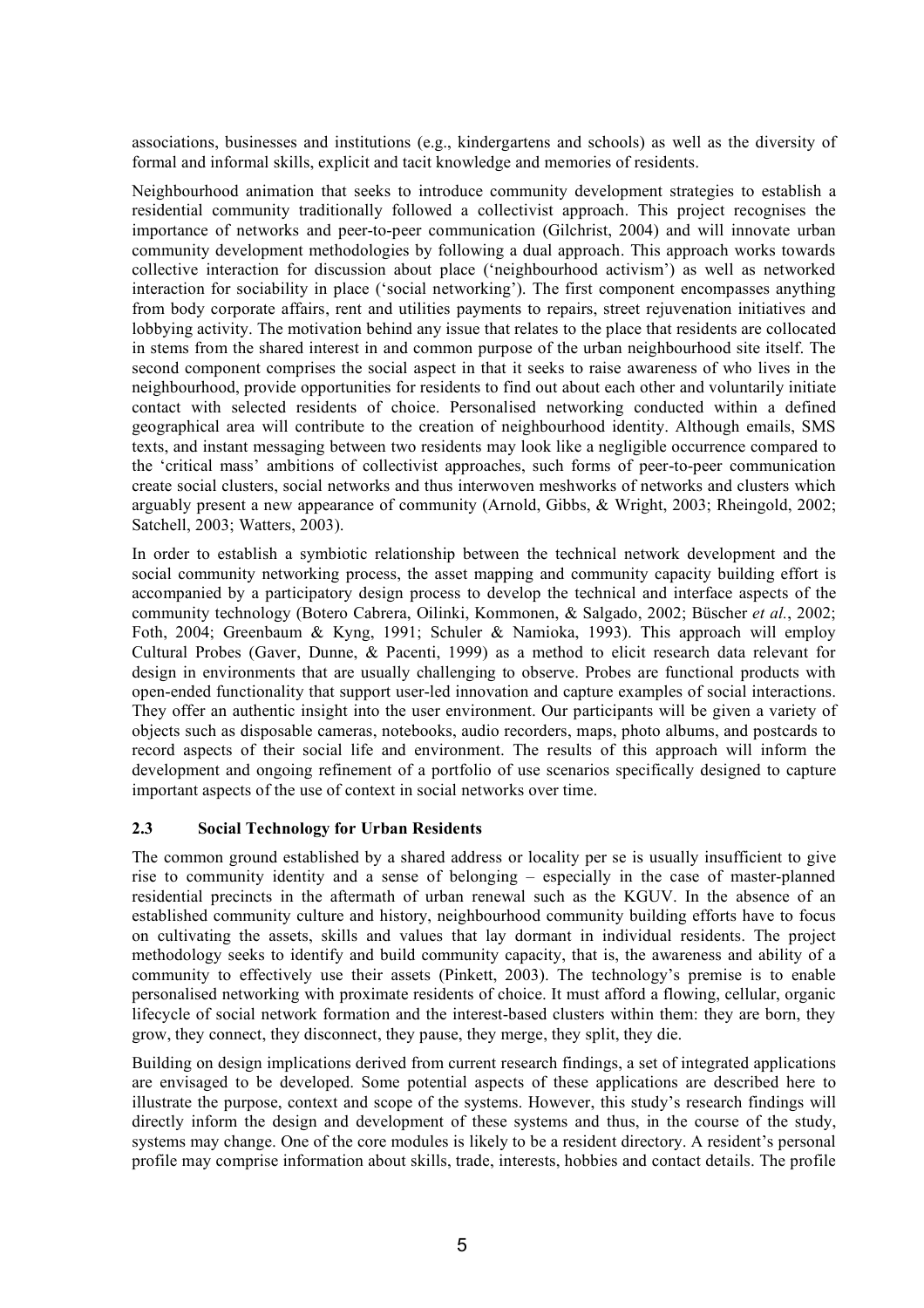becomes the virtual representation of a potential node that invites other residents to link to and from (cf. friendster.com, Google's orkut.com, etc.). The system does not require users to use the directory on a regular basis to interact with all other users (as is the case in conventional 'community intranets'). Rather, the system allows users to opt-in and opt-out as they please and as a need arises by facilitating personalised networking, that is, to voluntarily initiate contact and build social ties with people of their choice. Thus, the directory becomes the catalyst for personalised peer-to-peer social networks to form. The goal of a resident directory is not to facilitate residents initiating virtual contact first (although it can be used in this way), but rather to simplify the process of strengthening serendipitous social encounters that happen 'while walking the dog'. Without it, such informal contacts that could have the potential to develop into rich interaction, may remain superficial and transitory.

The technical layer of the communicative ecology to be researched will be dynamic. The system will be designed in a modular, scalable fashion so it is able to accommodate applications for the publishing of creative and local content (photo and video galleries, digital storytelling, etc.) – either in a broadcast-style collective one-to-many or many-to-many mode, or in a networked peer-to-peer mode of communication. This data will form the basis for the study of the discursive layer in the communicative ecology framework. The social layer will be visualised through integrated social network mapping tools as well as locative mobile technologies. We will also utilise a combination of interactive private displays (e.g., Internet fridge, 3G phones) and public large-scale displays to cater for a duality of purpose between community activism and social networking. We will expand on the conceptual advances we have made together with our colleagues at the University of Queensland (Foth & Brereton, 2004; Viller et al., 2004).

In the interest of producing commercialisable products, the study also investigates how innovative building management functions can be integrated into the system which allows residents to administer rent and utilities payments, review their outstanding balance, submit repair and maintenance requests and communicate with the onsite management and body corporate. Managers can access and edit building and payment reports online, communicate with residents and tenants by sending entry notices and other announcements. The functionality could also encompass a home and building manual that includes wire diagrams, paint codes, material definitions and guarantees, appliance warrantees and operating instructions, contact details of contractors and suppliers, etc. This information is updated to account for renovations and alterations. The interface may also be used to control A/C, security, local telecom and webcams. Some aspects of such a system are already available; however, an integrated solution has not been developed and deployed yet.

## **3 OUTLOOK**

For research-in-progress, it is better to conclude with an 'outlook' of what the research project hopes to achieve rather than definite conclusions. The project sets out to deliver a comprehensive understanding of the factors and conditions that stimulate an innovation culture in local communities in order to develop the creative city (Florida, 2003). Facilitating social networks, an increased awareness of individual and community skills and assets, and opportunities for sociocultural animation and creative expression will ensure social cohesiveness and well-being. The study aims to develop new understandings of how social network technology can be of service in encouraging urban residents to be creative and innovative in everyday life (Davies, 2003, 2004) and create new forms of capital investment to ensure more prosperous and socially-responsive communities. This will assist local and state government efforts to encourage public consultation, civic engagement, open debate and social capital (cf. Huysman & Wulf, 2004).

Social isolation and 'non-connectedness' has high social and economic costs. This research seeks to deliver a greater understanding of what brings collocated people together socially and how to create better functioning neighbourhoods. Drawing on economic, urban and social sciences, this research project assists efforts to facilitate urban neighbourhood community building with new media and information systems. Understanding the issues and challenges as well as opportunities and strengths in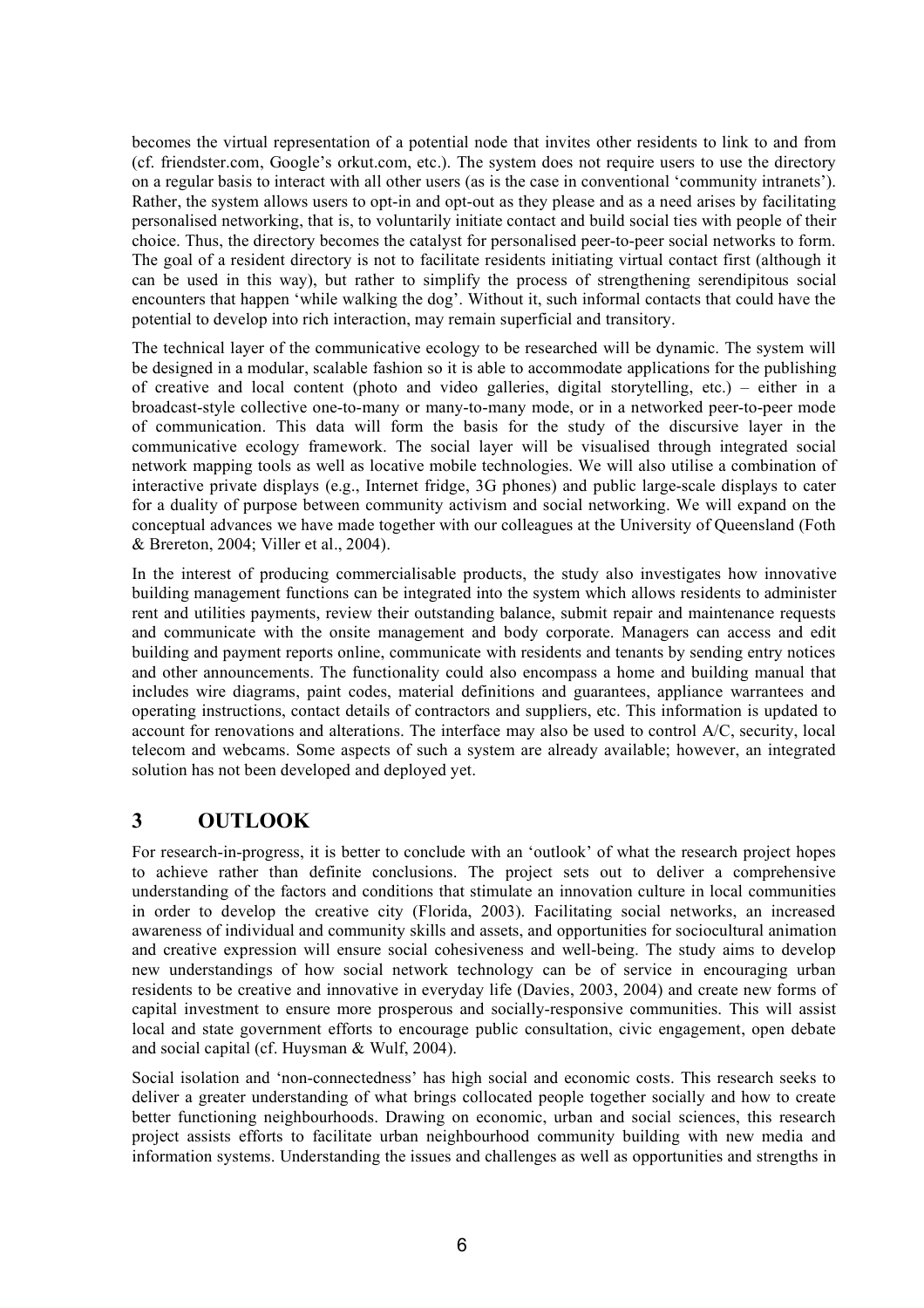forming a local meshwork of social networks will help urban residents negotiate the complex web of daily choices, access a greater social safety net, participate in the socio-cultural and socio-economic life in their city. This in turn will support greater social inclusion, urban sustainability and healthier local economies.

## **4 ACKNOWLEDGEMENTS**

This research is supported under the Australian Research Council's Discovery funding scheme (DP0663854). Dr Marcus Foth is the recipient of an Australian Postdoctoral Fellowship. Further support has been received from the Queensland Department of Housing, the Urban Development Institute of Australia (Queensland) and the Unit Owners Association of Queensland. The author would like to thank Greg Hearn, Paul Roe, Kerry Brown, Harvey May, Barbara Adkins, Stuart Cunningham, Bob Breakspere and the anonymous reviewers for valuable comments on earlier versions of this paper.

## **5 REFERENCES**

- Arnold, M., Gibbs, M. R., & Wright, P. (2003). Intranets and Local Community: 'Yes, an intranet is all very well, but do we still get free beer and a barbeque?' In M. Huysman, E. Wenger & V. Wulf (Eds.), *Proceedings of the First International Conference on Communities and Technologies* (pp. 185-204). Amsterdam, NL: Kluwer Academic Publishers.
- Botero Cabrera, A., Oilinki, I., Kommonen, K.-H., & Salgado, M. (2002, Jun 23-25). *Digital tools for community building: Towards community-driven design.* Paper presented at the Participatory Design Conference, Malmö, Sweden.
- Büscher, M., Shapiro, D., Hartswood, M., Procter, R., Slack, R., Voß, A., et al. (2002, Jun 23-25). Promises, Premises and Risks: Sharing Responsibilities, Working Up Trust and Sustaining Commitment in Participatory Design Projects. Paper presented at the Participatory Design Conference, Malmö, Sweden.
- Castells, M. (2001). Virtual Communities or Network Society? In *The Internet Galaxy: Reflections on the Internet, Business, and Society* (pp. 116-136). Oxford: Oxford University Press.
- Davies, W. (2003). *You Don't Know Me, but... Social Capital & Social Software*. London: The Work Foundation.
- Davies, W. (2004). *Proxicommunication: ICT and the Local Public Realm*. London: The Work Foundation.
- Fallows, D. (2004). *The Internet and Daily Life*. Washington, DC: Pew Internet & American Life Project.
- Florida, R. L. (2003). Cities and the Creative Class. *City and Community, 2*(1), 3-19.
- Forrest, R., La Grange, A., & Mgai-Ming, Y. (2002). *Neighbourhood in a high-rise high density city: Some observations on contemporary Hong Kong* (Working Paper). Bristol, UK: ESCR Centre for Neighbourhood Research, University of Bristol.
- Foth, M. (2004). Animating personalised networking in a student apartment complex through participatory design. In A. Bond, A. Clement, F. de Cindio, D. Schuler & P. van den Besselaar (Eds.), *Proceedings of the Participatory Design Conference, Toronto, Canada, July 27-31* (Vol. 2, pp. 175-178). Palo Alto, CA: CPSR.
- Foth, M. (2006a). Analyzing the Factors Influencing the Successful Design and Uptake of Interactive Systems to Support Social Networks in Urban Neighborhoods. *International Journal of Technology and Human Interaction, 2*(2), 65-79.
- Foth, M. (2006b). Network Action Research. *Action Research, 4*(2), 205-226.
- Foth, M. (2006c). Sociocultural Animation. In S. Marshall, W. Taylor & X. Yu (Eds.), *Encyclopedia of Developing Regional Communities with Information and Communication Technology* (pp. 640- 645). Hershey, PA: Idea Group Reference.
- Foth, M., & Brereton, M. (2004). Enabling local interaction and personalised networking in residential communities through action research and participatory design. In P. Hyland & L. Vrazalic (Eds.),